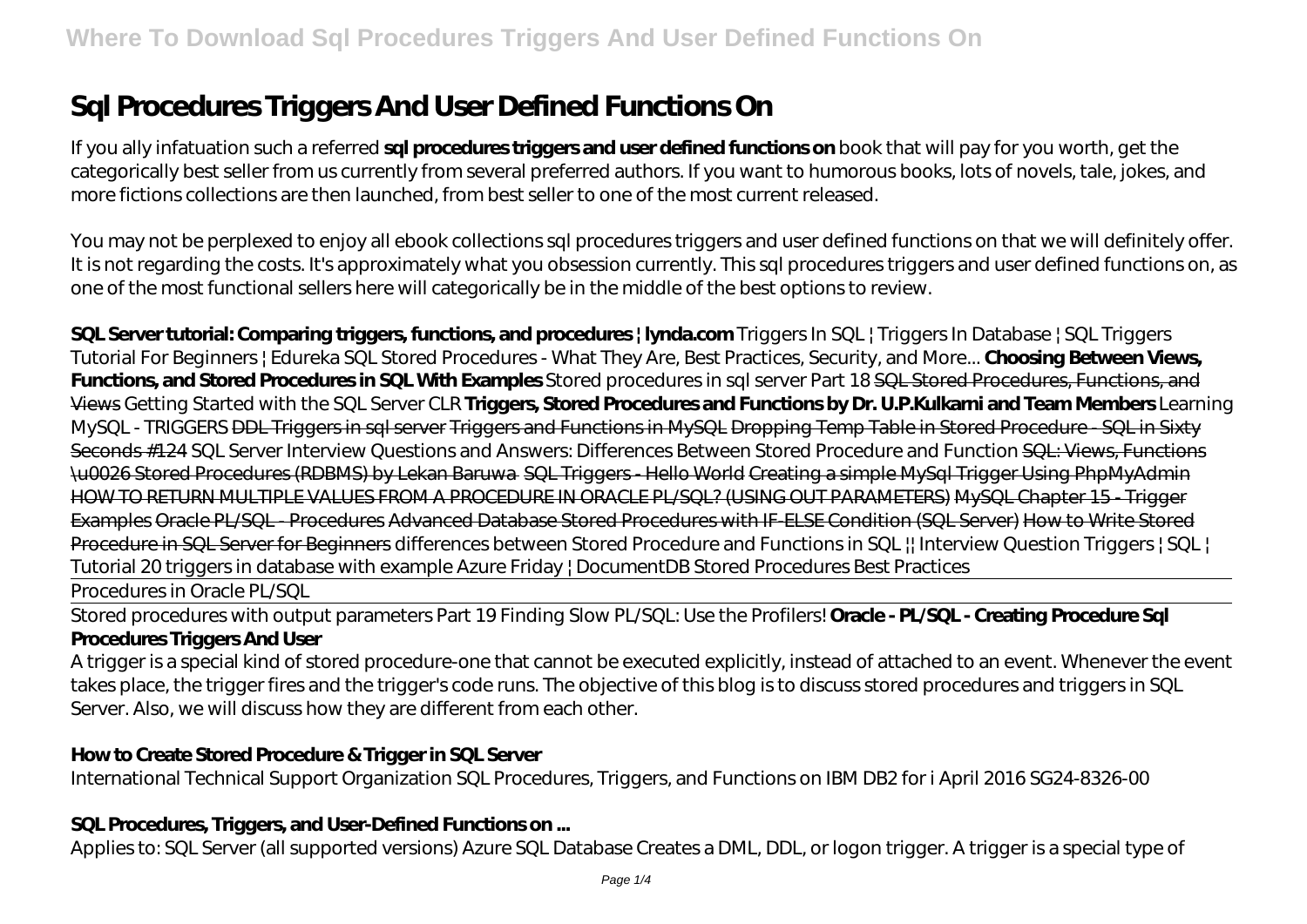stored procedure that automatically runs when an event occurs in the database server. DML triggers run when a user tries to modify data through a data manipulation language (DML) event.

## **CREATE TRIGGER (Transact-SQL) - SQL Server | Microsoft Docs**

A SQL Server trigger is a piece of procedural code, like a stored procedure which is only executed when a given event happens. There are different types of events that can fire a trigger. Just to name you a few, the insertion of rows in a table, a change in a table structure and even a user logging into a SQL Server instance.

#### **SQL Server Trigger Example - MSSQLTips**

Stored procedures, triggers, and user-defined functions Benefits of using server-side programming. Procedural logic: JavaScript as a highlevel programming language that... Transactions. Transaction in a typical database can be defined as a sequence of operations performed as a single logical... ...

## **Work with stored procedures, triggers, and UDFs in Azure ...**

Triggers are similar to stored procedures but differ in the way that they are invoked. Support for triggers in MySQL is only included beginning with release 5.0.2. A trigger can only be associated with a table and defined to fire when an INSERT, DELETE or UPDATE statement is performed on the table.

#### **Triggers and Stored Procedures - Oracle**

You can create and execute triggers, stored procedures, and UDFs by using Azure portal, the JavaScript language integrated query API in Azure Cosmos DB and the Cosmos DB SQL API client SDKs. To call a stored procedure, trigger, and user-defined function, you need to register it.

# **Write stored procedures, triggers, and UDFs in Azure ...**

Stored Procedure With Multiple Parameters. Setting up multiple parameters is very easy. Just list each parameter and the data type separated by a comma as shown below. The following SQL statement creates a stored procedure that selects Customers from a particular City with a particular PostalCode from the "Customers" table:

# **SQL Stored Procedures for SQL Server - W3Schools**

The SQL API in Azure Cosmos DB supports registering and invoking stored procedures, triggers, and user-defined functions (UDFs) written in JavaScript. You can use the SQL API .NET, .NET Core, Java, JavaScript, Node.js, or Python SDKs to register and invoke the stored procedures.

# **Register and use stored procedures, triggers, and user ...**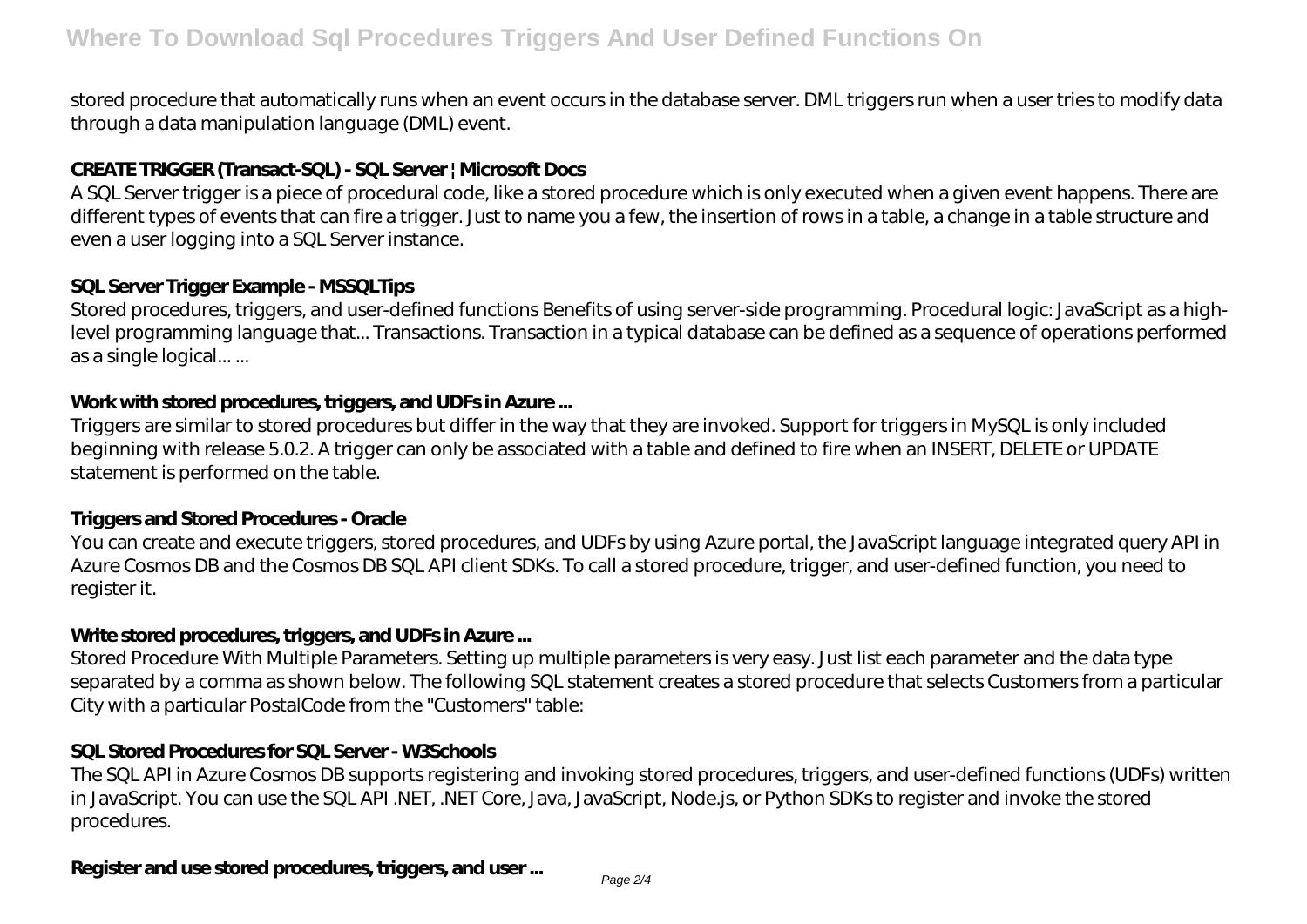Arguments. OR ALTER. Applies to: Azure SQL Database, SQL Server (starting with SQL Server 2016 (13.x) SP1).. Alters the procedure if it already exists. schema\_name The name of the schema to which the procedure belongs. Procedures are schema-bound. If a schema name is not specified when the procedure is created, the default schema of the user who is creating the procedure is automatically assigned.

## **CREATE PROCEDURE (Transact-SQL) - SQL Server | Microsoft Docs**

Microsoft SQL Server and Sybase Adaptive Server database triggers are AFTER triggers. This means that triggers are fired after the specific operation is performed. For example, the INSERT trigger fires after the rows are inserted into the database. If the trigger fails, the operation is rolled back.

#### **Triggers and Stored Procedures - Oracle**

Procedures and triggers store procedural SQL statements in a database for use by all applications. They can include control statements that allow repetition (LOOP statement) and conditional execution (IF statement and CASE statement) of SQL statements. Batches are sets of SQL statements submitted to the database server as a group.

#### **Stored procedures, triggers, batches, and user-defined ...**

Triggers Stored procedures; 1. Basic . trigger is a stored procedure that runs automatically when various events happen (eg update, insert, delete) Stored procedures are a pieces of the code in written in PL/SQL to do some specific task. 2. Running Methodology . It can execute automatically based on the events . It can be invoked explicitly by the user. 3. Parameter

#### **Difference between stored procedure and triggers in SQL**

When invoking a procedure from within an SQL trigger, an SQL routine, or a dynamic compound statement the following restrictions apply: In partitioned database environments procedures cannot be invoked from triggers or SQL UDFs. On symmetric multi-processor (SMP) machines, procedure calls from triggers are executed on a single processor.

#### **Calling procedures from triggers or SQL routines**

In this chapter, we will discuss Triggers in PL/SQL. Triggers are stored programs, which are automatically executed or fired when some events occur. Triggers are, in fact, written to be executed in response to any of the following events − A database manipulation (DML) statement (DELETE, INSERT, or UPDATE)

#### **PL/SQL - Triggers - Tutorialspoint**

I am trying to create some triggers and procedures to auto populate some tables in my database. I have two tables, Users and Utilities. Users Table: CREATE TABLE USERS (User id Number(38,0) NOT...

# **oracle - SQL Using Procedures Along With Triggers - Stack ...**